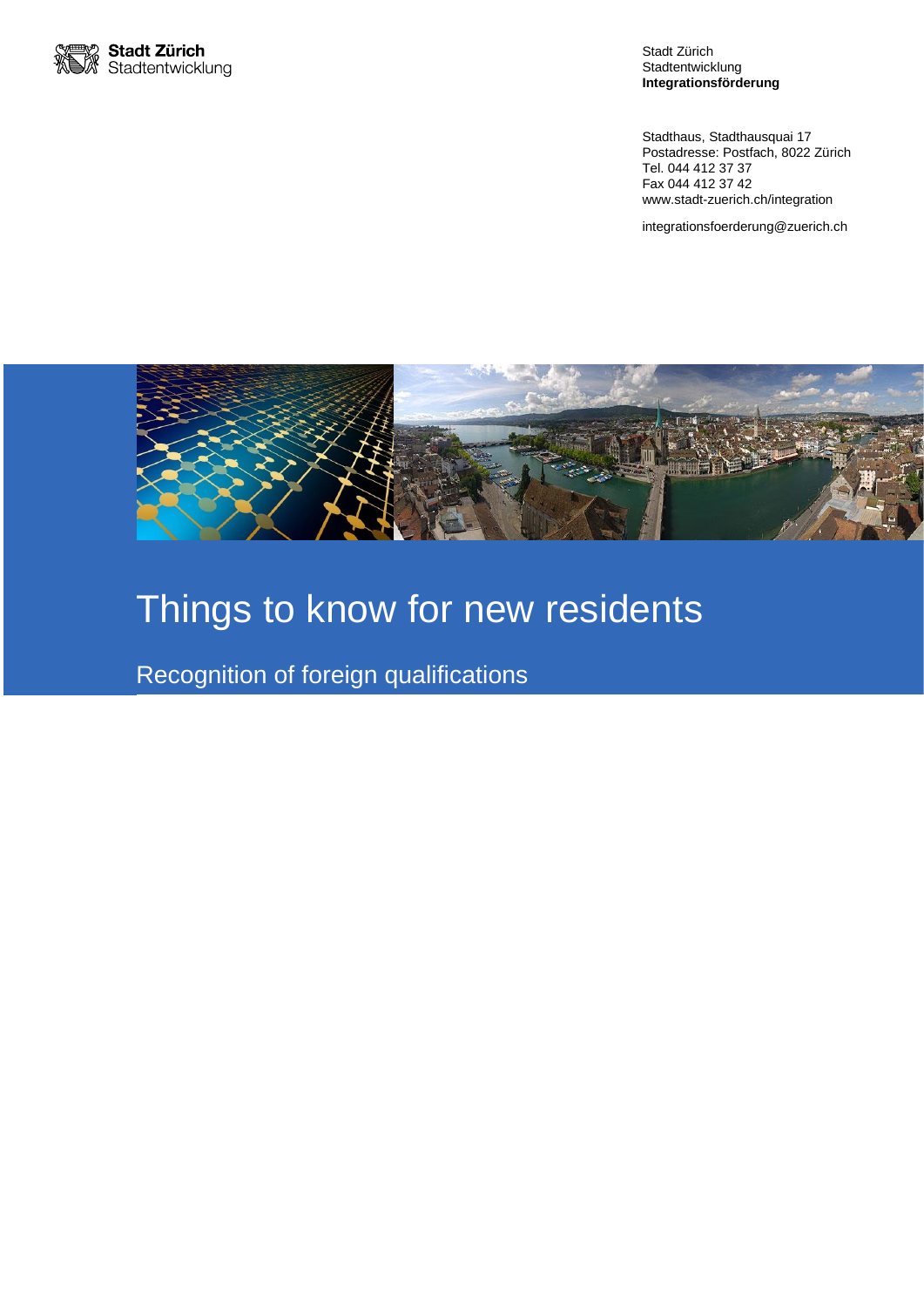You have a foreign vocational or educational qualification and would like to take up a corresponding occupation in Switzerland. There are different approaches to how your qualifications and skills can be recognised in terms of career or studies.

# **The diagram on the next page illustrates the corresponding procedure depending on the individual starting position. Here is some useful preliminary information:**

## **Regulated professions**

Many professions (health, education, engineering, law, social work) are regulated in Switzerland and must be recognised before they can be practised. The **SERI** has compiled a [list](https://www.sbfi.admin.ch/dam/sbfi/de/dokumente/2016/08/reglementierte-berufe.pdf.download.pdf/Liste_regl_Berufe_D.pdf) of these occupations (with a professional diploma or university degree) which also indicates the competent authorities.

#### **Non-regulated professions**

If your profession is not regulated in Switzerland, you can work without recognition of the foreign diploma being required. In this case, the current labour market or future employers will decide whether you are hired. You may also apply for a **level certificate:** this enables employers to better assess a degree that is unknown in Switzerland, even if it does not automatically improve your position on the labour market. A level certificate can also be helpful if you want to start a continuing vocational training course that requires completion of upper-secondary level training. Alternatively, SERI can also issue a **recognition of equivalence certificate.** However, this is associated with higher costs and is not absolutely necessary.

## **Recognition of work experience without professional qualification**

If you do not have a vocational qualification and do not have any professional experience in the desired profession, you can complete a **regular apprenticeship.** If you already have professional experience, there are three ways of obtaining a recognised professional diploma (**shortened apprenticeship, qualification procedure** or **validation procedure** for certain occupations), depending on your starting position. For more information you can contact the [Competence Center vocational qualifications for](https://ajb.zh.ch/internet/bildungsdirektion/ajb/de/berufsberatung/standorte/biz-oerlikon/fachstelle-berufsabschluss-fuer-erwachsene.html#a-content)  [adults.](https://ajb.zh.ch/internet/bildungsdirektion/ajb/de/berufsberatung/standorte/biz-oerlikon/fachstelle-berufsabschluss-fuer-erwachsene.html#a-content)

#### **Recognition of university degrees**

For persons with a foreign university degree in a non-regulated profession, [Swiss ENIC](http://www.swissuniversities.ch/fileadmin/swissuniversities/Dokumente/Lehre/ENIC/Flyer_e.pdf) may issue a recommendation for recognition. This is not legally binding, but shows a comparable classification for Switzerland.

If you have a **foreign higher-education entrance qualification** and would like to begin or continue your studies, please contact the university or technical college of your choice directly for recognition. For the German- and English-speaking Master's programmes, a C1 level is usually required.

If you have any further questions, please contact our [Welcome Desk.](https://www.stadt-zuerich.ch/prd/de/index/stadtentwicklung/integrationsfoerderung/other_languages/en/new_in_zurich.html) We can show you which offices are responsible for you or where you can obtain further information.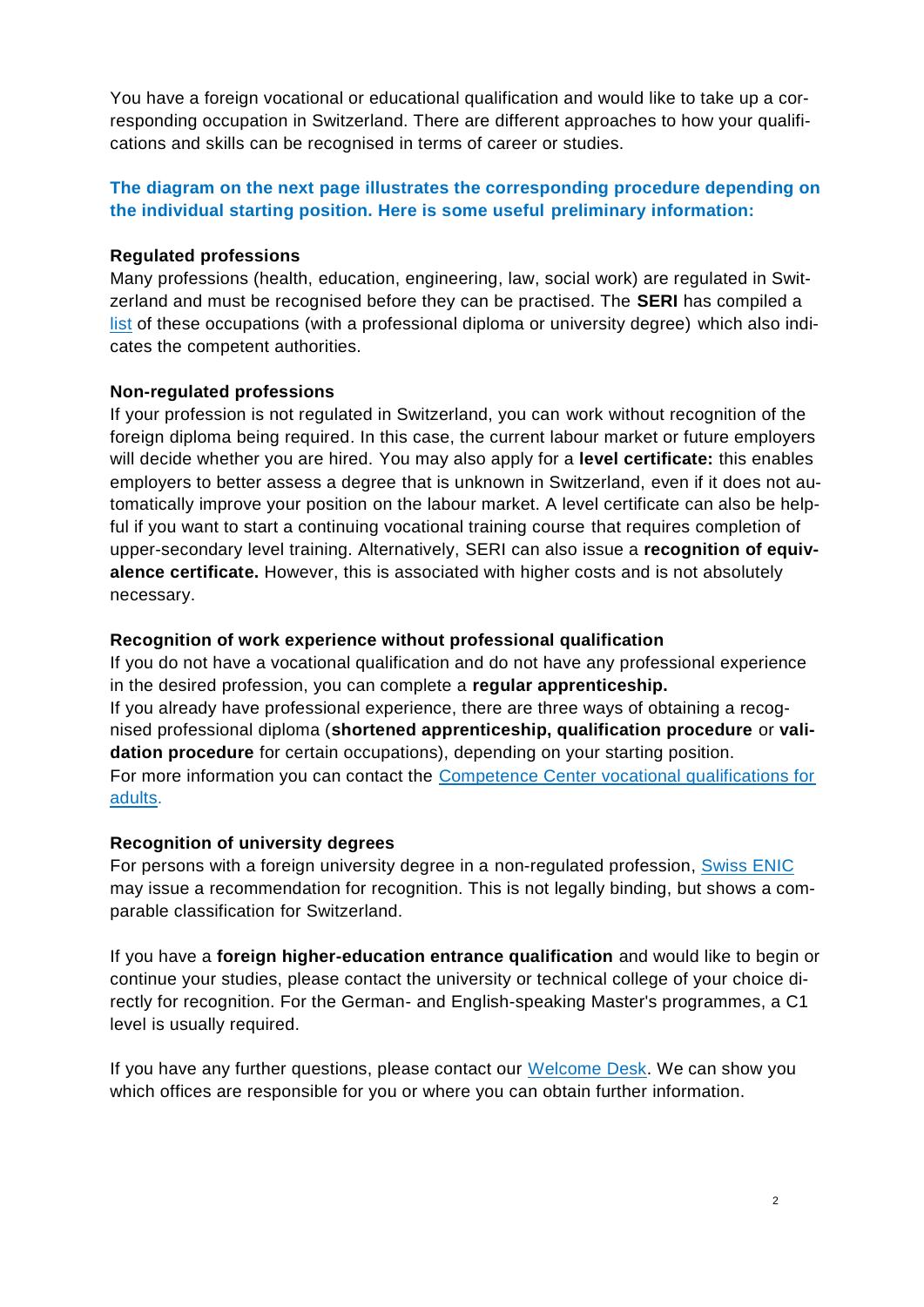